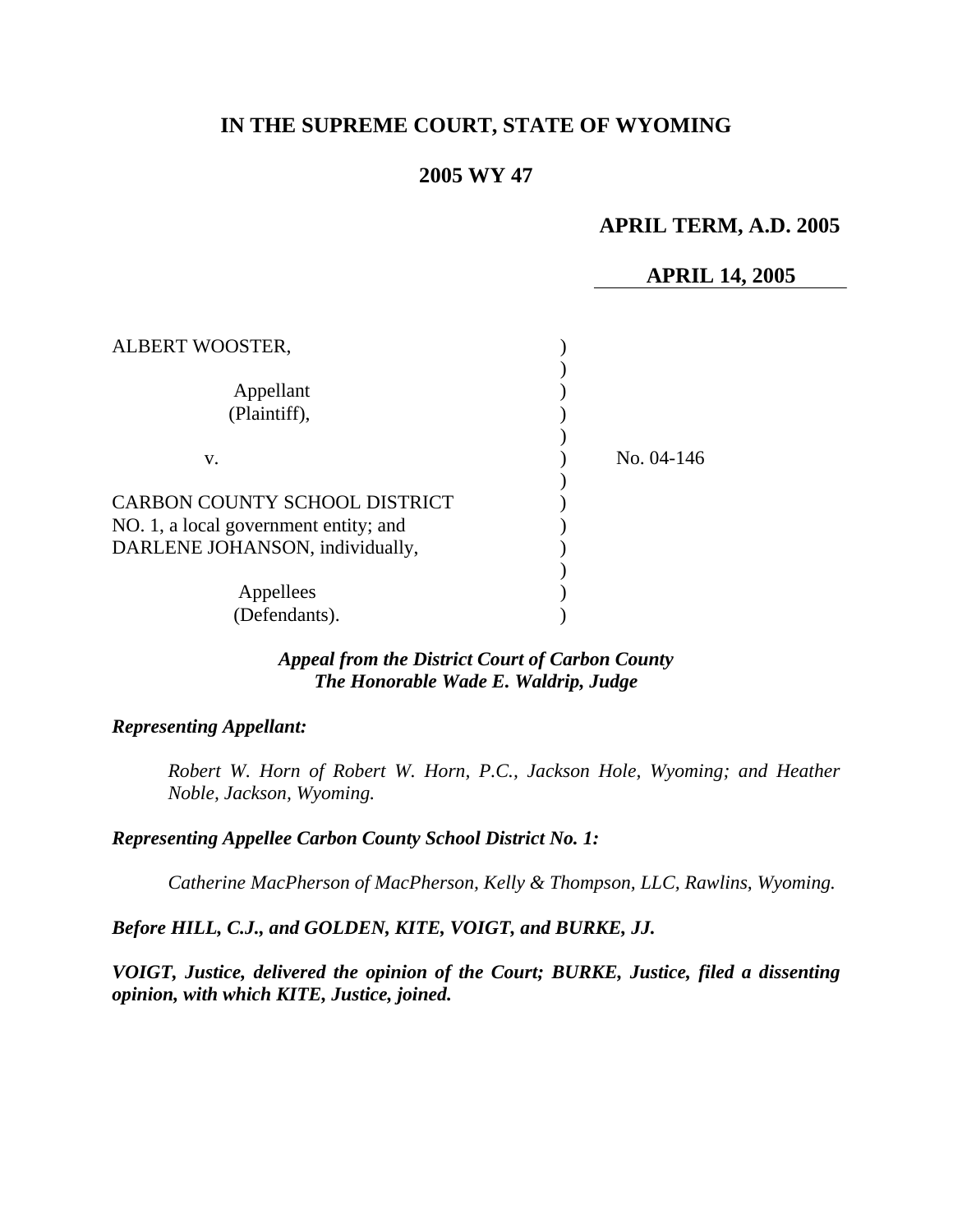## **VOIGT, Justice.**

[¶1] The district court granted summary judgment to the appellee in this negligence action because the appellant's notice of governmental claim did not meet constitutional and statutory requirements. We agree and dismiss this appeal for lack of subject matter jurisdiction.

### *ISSUES*

[¶2] The dispositive issues in this appeal may be stated as follows:

1. Does the district court have subject matter jurisdiction in a Wyoming Governmental Claims Act case where the claim does not meet the requirements of Article [1](#page-1-0)6, § 7 of the Wyoming Constitution?<sup>1</sup>

2. Can a defective notice of claim presented within the two-year period of limitation of Wyo. Stat. Ann. 1-39-113(a) (LexisNexis 2003) be cured by presentment of a non-defective notice of claim after that period has passed?<sup>[2](#page-1-1)</sup>

3. Is the holding of *Beaulieu v. Florquist,* 2004 WY 31, ¶ 8, 86 P.3d 863, 866 (Wyo. 2004) (*Beaulieu II*) that governmental claims, when presented, must meet the requirements of Article 16, § 7 of the Wyoming Constitution, to be applied prospectively only?

## *STANDARD OF REVIEW*

[¶3] Our standard of review of summary judgments is well known and will not be repeated here. *See Beaulieu v. Florquist,* 2001 WY 33, ¶¶ 8-10, 20 P.3d 521, 525-26 (Wyo. 2001) (*Beaulieu I*).

## *DISCUSSION*

[¶4] The material facts are undisputed. On September 18, 2001, the appellant was driving a tractor-trailer that collided with a school bus driven by the appellee's employee. On July

<span id="page-1-0"></span> $\frac{1}{1}$ 

No money shall be paid out of the state treasury except upon appropriation by law and on warrant drawn by the proper officer, and no bills, claims, accounts or demands against the state, or any county or political subdivision, shall be audited, allowed or paid until a full itemized statement in writing, certified under penalty of perjury, shall be filed with the officer or officers whose duty it may be to audit the same.

<span id="page-1-1"></span>

Wyo. Const. art. 16, § 7.<br><sup>2</sup> "No action shall be brought under this act against a governmental entity unless the claim upon which the action is based is presented to the entity as an itemized statement in writing within two (2) years of the date of the alleged act, error or omission . . .." Wyo. Stat. Ann. § 1-39-113(a).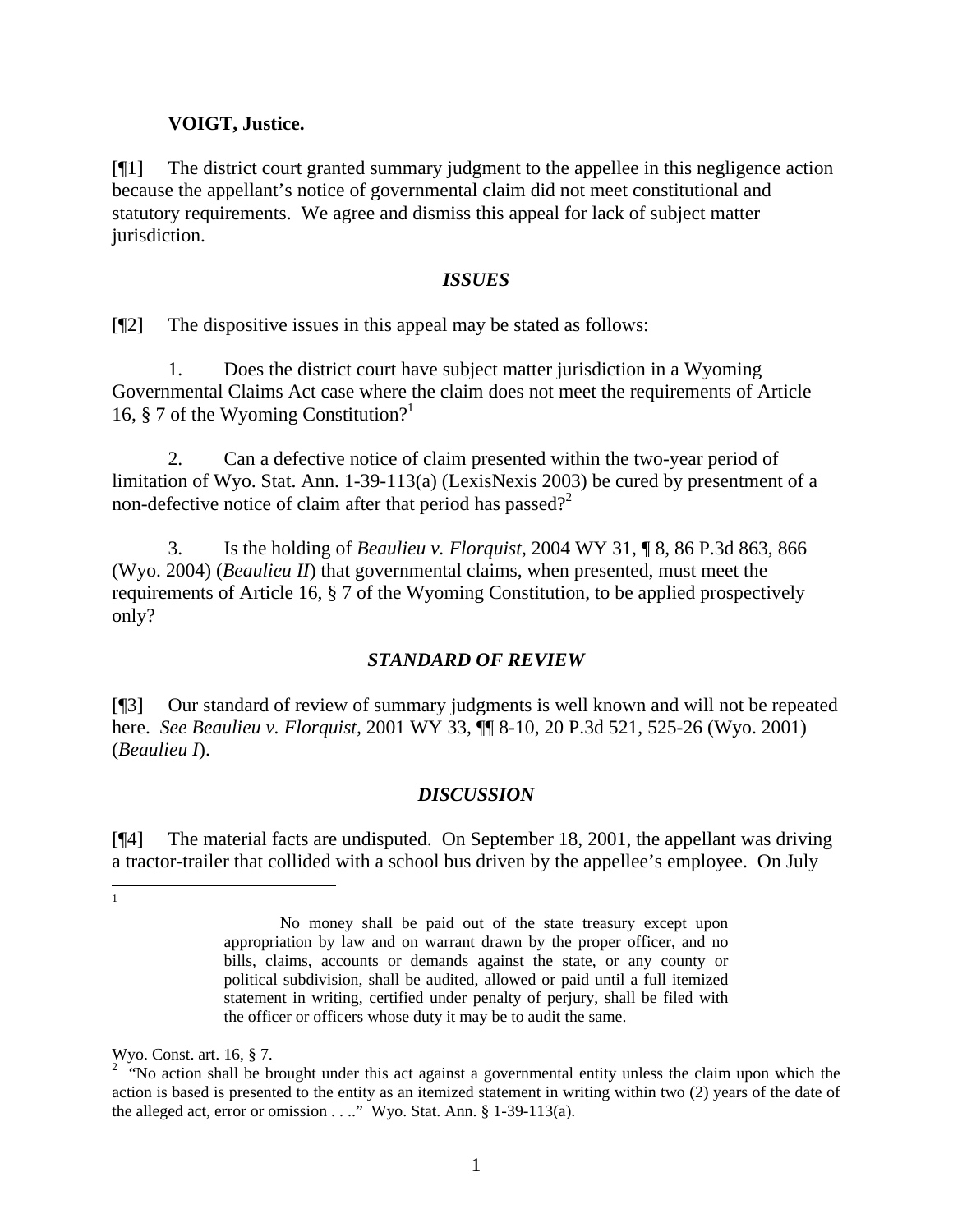16, 2002, the appellant presented to the appellee a notice of claim alleging injuries and damage resulting from the collision. The notice of claim was signed only by the appellant's counsel. On November 4, 2002, the appellant filed a complaint in district court alleging, *inter alia*, presentment of the notice of claim.

[¶5] On March 25, 2004, this Court issued its decision in *Beaulieu II*.<sup>[3](#page-2-0)</sup> On the following day, the appellee filed a motion for summary judgment alleging that the appellant had not signed his notice of claim and it was not signed under penalty of perjury. The appellant responded on March 31, 2004, by presenting to the appellee an amended notice of claim, duly signed by the appellant and certified under penalty of perjury. Clearly, the amended notice of claim was presented more than two years after the date of the collision.

[¶6] Further detailed analysis of this case is unnecessary. The ruling of the district court is correct. The law is as follows: (1) when presented to the governmental entity, a notice of claim must be signed by the claimant and certified under penalty of perjury, as required by the Wyoming Constitution; (2) such presentment, and the allegation thereof, is a condition precedent to suit and is, therefore, jurisdictional; (3) the limitation period of Wyo. Stat. Ann. § 1-39-113(a) is not a mere procedural statute of limitations, but is a jurisdictional non-claim statute, meaning that a defective notice of claim cannot be cured via the relation-back doctrine by presentment of a non-defective notice of claim after the period has passed; (4) the holding in *Beaulieu II* that a notice of claim must meet the requirements of Article 16, § 7 of the Wyoming Constitution is not applied prospectively only, because such has always beenthe law, as was stated in *Beaulieu I*, three years earlier.<sup>4</sup> See Bell v. Schell, 2004 WY 153, ¶¶ 10-11, 16-36, 101 P.3d 465, 468, 469-76 (Wyo. 2004); *Yoak v. Ide,* 2004 WY 32, ¶ 6, 86 P.3d 872, 874 (Wyo. 2004); *Beaulieu II,* 2004 WY 31, ¶¶ 6-15, 86 P.3d at 866-69; and *Beaulieu I,* 2001 WY 33, ¶¶ 12-18, 20 P.3d at 526-27.

[¶7] As to the third issue, that being prospective application of the ruling that governmental claims must meet the signature and certification requirements of the state constitution, we will add the following. Long ago, this Court declared that district courts do not have jurisdiction over governmental claims that were not presented to the governmental entity as required by Article 16, § 7 of the Wyoming Constitution. *Price v. State Highway Commission,* 62 Wyo. 385, 396, 167 P.2d 309, 312 (1946); *Utah Const. Co. v. State* 

<span id="page-2-0"></span>3

*Beaulieu II*, 2004 WY 31, ¶ 8, 86 P.3d at 866 (*quoting Beaulieu I,* 2001 WY 33, ¶ 15, 20 P.3d at 527) (emphasis in original).

*Beaulieu I* made it clear that governmental claims must meet the requirements of Wyo. Const. art. 16, § 7, including the requirement that such claims must be signed and certified under penalty of perjury. . . . Furthermore, *Beaulieu I* made it just as clear that the claim "must be signed *by the claimant* or the charge of perjury could not lie."

<span id="page-2-1"></span><sup>4</sup> It is important not to confuse the act of *compliance* with the constitution's signature and certification requirements with the act of *alleging* such compliance in a complaint. *Beaulieu I* reiterated that the former has always been the law. *Beaulieu II* applied the latter prospectively. In the instant case, the deficiency is the failure in compliance, not just in allegation.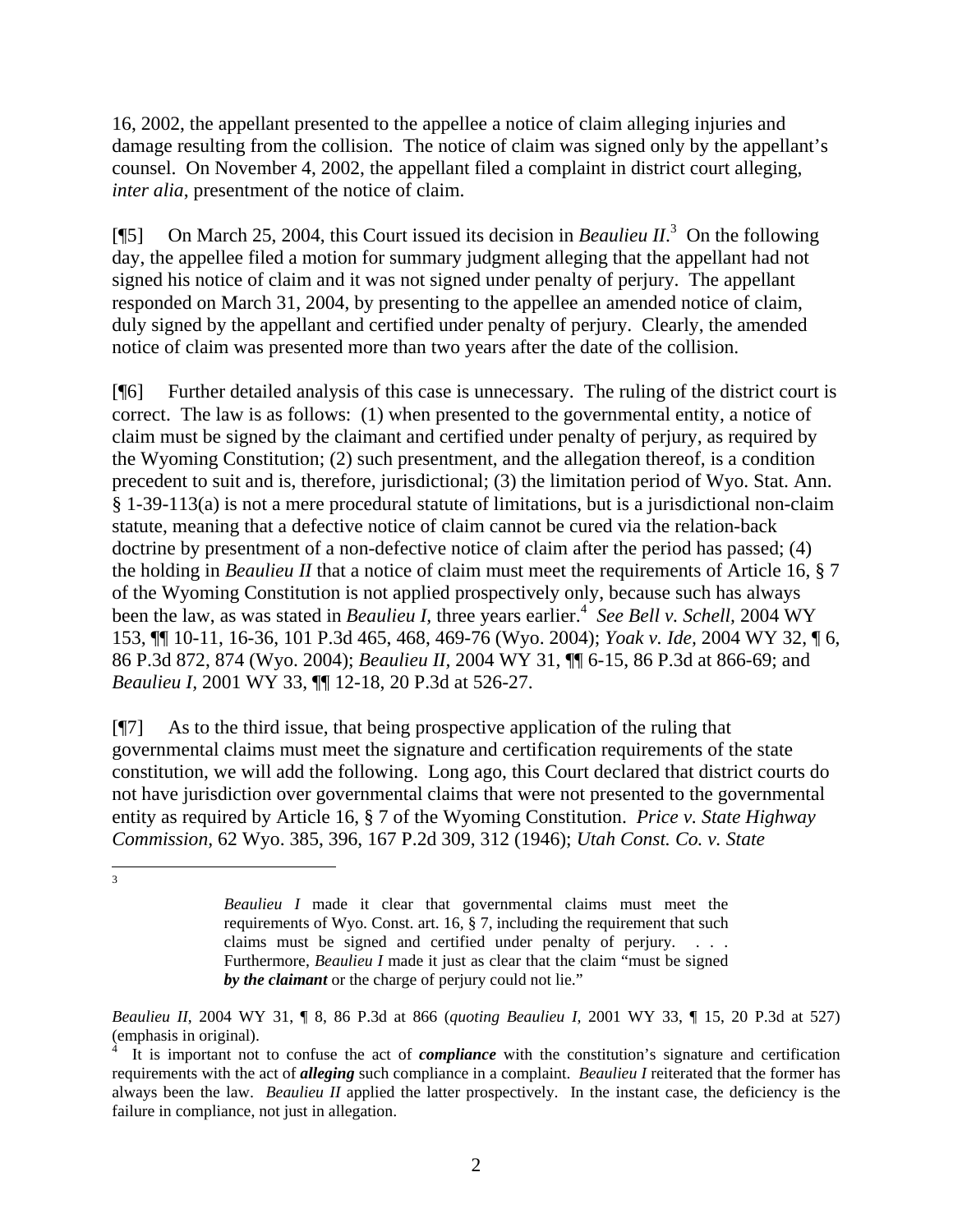*Highway Commission,* 45 Wyo. 403, 422-25, 19 P.2d 951, 954-55 (1933). In *Beaulieu I,* we held that, inasmuch as a notice of claim that did not meet the constitutional signature and certification requirements was not a valid claim, the period of limitation found in the Wyoming Governmental Claims Act did not begin to run upon presentment of such deficient claim. In reaching that conclusion, we commented upon the "jurisdictional impact of establishing for purposes of pleading the date of the claim and its appropriate certification . . .." *Beaulieu I,* 2001 WY 33, ¶ 18, 20 P.3d at 527. The very clear holding of *Beaulieu I* was this:

> The requirement is clear that an itemized statement in writing is to be filed, which is certified under penalty of perjury. Such a statement must be signed by the claimant or the charge of perjury could not lie. In addition, it is to be filed with the officer or officers charged with the duty to audit the claim.

*Id.* at  $\P$  15, 20 P.3d at 527.

[¶8] This Court has always required that governmental claims comply with Article 16, § 7 of the Wyoming Constitution. Earlier cases primarily dealt with the issue of presentment of a claim to the governmental entity. *Wyoming State Highway Dept. v. Napolitano,* 578 P.2d 1342, 1345-46 (Wyo. 1978); *Awe v. University of Wyoming,* 534 P.2d 97, 100 (Wyo. 1975), *overruled on other grounds by Dye by Dye v. Fremont County School Dist. No. 24*, 820 P.2d 982 (Wyo. 1991); *Price,* 167 P.2d at 312; *Utah Const. Co.*, 19 P.2d at 954-55. *Beaulieu I*  established that governmental claims must comply not just with the presentment requirement of the constitution, but also with its signature and certification requirements. The only change in *Beaulieu II* was the recognition that, if these requirements were jurisdictional, they could not be waived as had erroneously been held in *Martinez v. City of Cheyenne,* 791 P.2d 949, 958 (Wyo. 1990), *overruled by Beaulieu II*, 2004 WY 31, 86 P.3d 863.

[¶9] The collision that occasioned this lawsuit occurred approximately six months after the publication of *Beaulieu I,* which opinion clearly stated that governmental claims must be signed by the claimant under penalty of perjury. The appellant's notice of claim was presented to the appellee nearly ten months later—sixteen months after the publication of *Beaulieu I.* Thus, the later publication of *Beaulieu II* did not establish a new principle of law thatwas relevant to this determinative issue, making prospective application inappropriate.<sup>5</sup> *See Hanesworth v. Johnke,* 783 P.2d 173, 177 (Wyo. 1989).

[¶10] In response to the dissent's earnest plea for equity in the form of prospective application of *Beaulieu II*, we feel compelled to review to some extent Wyoming's governmental claims jurisprudence, with our focus on subject matter jurisdiction. We begin with *Houtz v. Board of Com'rs of Uinta County,* 11 Wyo. 152, 70 P. 840, 842 (1902), where

<span id="page-3-0"></span><sup>&</sup>lt;sup>5</sup> The erroneous holding of *Martinez* that the constitutional signature and certification requirements were nonjurisdictional and could, therefore, be waived if not raised in the district court, is of no assistance to the appellant in the present case, where the issue *was* raised in the district court.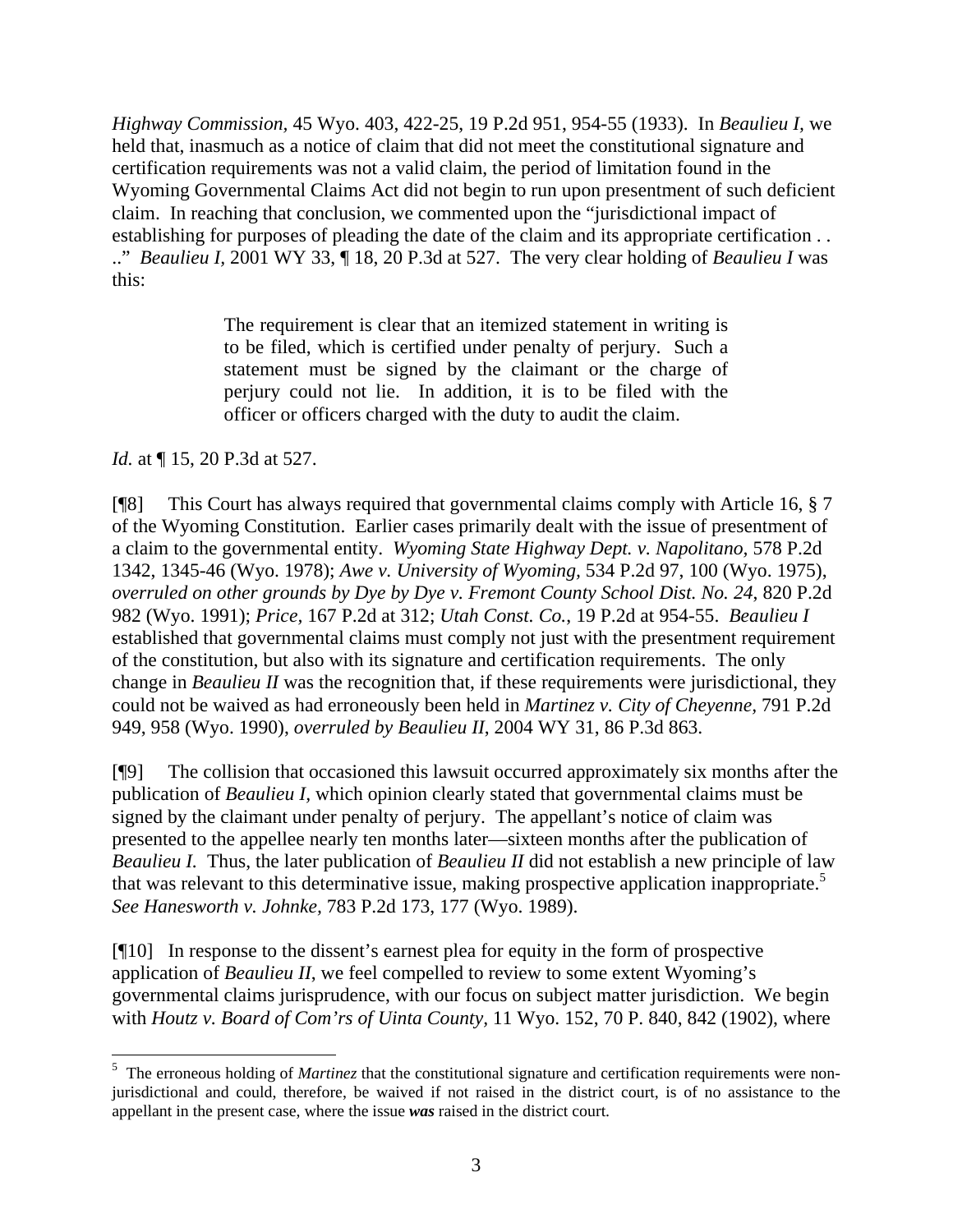we noted that the constitutional and statutory requirements that governmental claims be verified "has for its object a showing of good faith and honesty in the presentation of the bill . . .." While deciding the case on other grounds, we noted that the notice of claim at issue was neither certified nor presented properly. *Id.* at 844. Perhaps presaging *Beaulieu I,* we found that a notice of claim that was not "presented in form" likely was not intended to be an attempt to comply with the claim statute. *Houtz*, 70 P. at 844. Significantly, we did not distinguish between the constitution's verification and presentment requirements in discussing whether the questioned instrument was a governmental claim.

[¶11] In *Utah Const. Co.,* 19 P.2d at 955 (*quoting Gates v. State*, 128 N.Y. 221, 228, 28 N.E. 373 (1891)), we made clear that, because the State cannot be sued except as it has, itself, allowed, compliance with the constitution and the statutes implementing the constitution's mandates is "'a question of jurisdiction [and] could be raised at any time, and could not be waived . . ..'" Thus, "[t]he objection that the plaintiff has failed to perform a condition that would have given him a right to sue raises a question of jurisdiction." *Id.* Furthermore, while the specific issue before the court was the failure to present a governmental claim, rather than to verify it, this Court held that implementing statutes "cannot be given a meaning that would permit an evasion of the mandatory constitutional provision[.]" *Id.* at 953. Carried into the present controversy, that means that the courts cannot interpret governmental claims statutes to allow less than the constitution requires; courts cannot give themselves jurisdiction over claims that are not signed or certified to under penalty of perjury.

[¶12] In *Price,* 167 P.2d at 312, we sustained the dismissal with prejudice of an amended petition because the governmental claim had never been presented to the state auditor. We did not use the phrase "subject matter jurisdiction," but we described compliance with constitution and statute as "a condition to the right to sue[.]" *Id.* The same result was obtained in *Awe,* 534 P.2d at 99. Although *Awe* once again involved the failure to present a claim to the state auditor, we went beyond presentment and noted that "no sworn or certified claim of any sort" was presented. *Id.* at 98. We repeatedly stated the need for "a formal claim, in proper form," "[a] formal claim fitting the requirements of Art. XVI, § 7, of the Wyoming Constitution . . .." *Awe*, 534 P.2d at 99-100. Describing this requirement as a "condition precedent" to the filing of an action, we affirmed judgment in favor of the State. *Id.* at 99, 102. To the plaintiffs' allegation that they were misled by the State's assertion that it would not raise immunity, we responded:

> We are not here, however, deciding questions of sovereign immunity, except peripherally. We are discussing and deciding questions of serious and important prerequisite jurisdictional procedures, without which we might as well abandon all rules of orderly conduct of lawsuits, disregard the mandates of the legislature and place everything upon an equitable basis of what we, as judges, might think the arrangement from day to day ought to be. Plaintiffs' claim of estoppel is without merit; we cannot set up a government or court of men and not of law.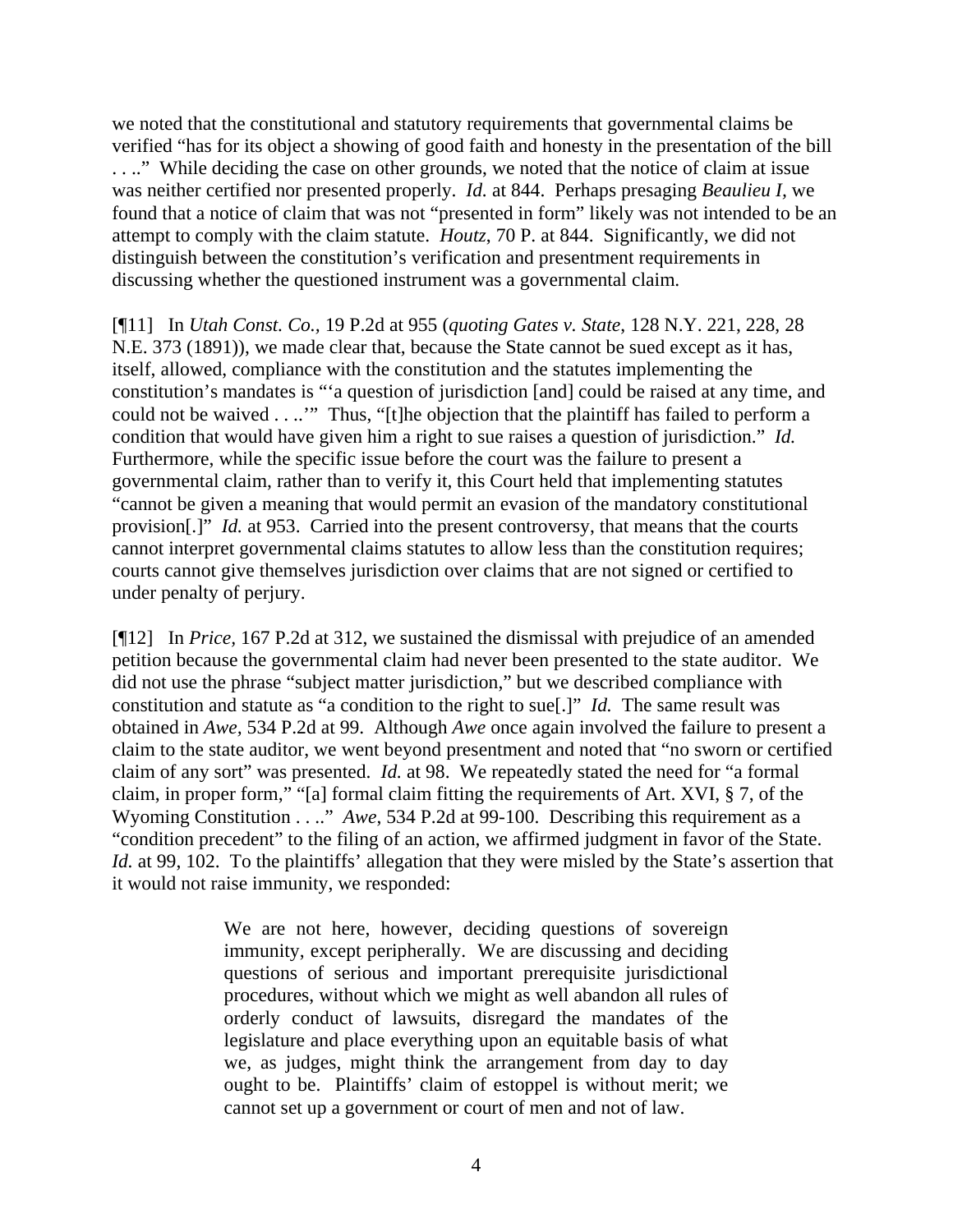*Id.* at 105. The point is that there is not a hint in any of these cases that compliance with all of the requirements of Wyo. Const. art. 16, § 7 is not jurisdictional.

[¶13] In *Napolitano,* 578 P.2d at 1345-49, we reiterated the "condition precedent" principles of *Utah Const. Co.*, *Price*, and *Awe,* and applied those principles to an inverse condemnation claim. Five years later, in *Board of Trustees of University of Wyoming v. Bell,*  662 P.2d 410, 415 (Wyo. 1983), we added emphasis to our recognition that compliance with claim-presentment requirements is jurisdictional by dismissing an appeal on our own motion for lack of subject matter jurisdiction. Three months later, we did the same in *Dee v. Laramie County,* 666 P.2d 957, 959 (Wyo. 1983). In *Dye by Dye v. Fremont County School Dist. No. 24,* 820 P.2d 982, 984 (Wyo. 1991), we agreed with the district court's dismissal for the same reason.

[¶14] Ten years after *Bell* and *Dee* were published, and two years after *Dye,* this Court took an even stronger stance. In *Amrein v. Wyoming Livestock Bd.,* 851 P.2d 769, 771 (Wyo. 1993), we held that, to gain the jurisdiction of the district court in a governmental claims case, the complaint must allege not only presentment of the claim, but *timely* presentment under Wyo. Stat. Ann. § 1-39-113(a). Of particular relevance, given the dissenting opinion in the present case, is the fact that this Court applied this requirement to Mr. Amrein, rather than applying it prospectively only, and did so even though the matter had been raised by this Court, and not the parties. The point of *Amrein* is that plaintiffs must meet and allege compliance with governmental claims procedures *with specificity.*

[¶15] *Amrein* was followed in 1996 by two cases, *Boyd v. Nation,* 909 P.2d 323, 325-26 (Wyo. 1996), and *Allen v. Lucero,* 925 P.2d 228, 230 (Wyo. 1996), where district courts were found to lack subject matter jurisdiction due to claim presentment deficiencies. Both cases applied *Amrein's* "with specificity" rule. Similarly, in *Routh v. State ex rel. Wyoming Workers' Compensation Div.,* 952 P.2d 1108, 1116-17 (Wyo.), *cert. denied*, 525 U.S. 814 (1998), we held that the Wyoming Governmental Claims Act, being in derogation of the common law, had to be strictly construed, and required claim presentment compliance. Later, *Allen, Amrein,* and *Bell* were again followed in *Garnett v. Brock,* 2 P.3d 558, 561 (Wyo. 2000). And in *Campbell County School Dist. v. Catchpole,* 6 P.3d 1275, 1281 (Wyo. 2000), we reaffirmed the jurisdictional nature of the condition precedent of a timely presentment of a notice of claim to the state auditor.

[¶16] As mentioned above, the focus of these cases was upon the presentment or filing requirement of Article 16, § 7 of the Wyoming Constitution, and similar requirements found in governmental claims statutes. The signature and certification requirements of the same constitutional provision were not directly addressed, no doubt because the failure before the Court was the failure to present or file *any* notice of claim. That focus began to change, however, with the publication of *Beaulieu I* in 2001.<sup>[6](#page-5-0)</sup> *Beaulieu I* must be read carefully to understand what it does, and what it does not say. Its specific holding has already been

 $\overline{a}$ 

<span id="page-5-0"></span><sup>6</sup> We will later discuss *Martinez,* a 1990 case.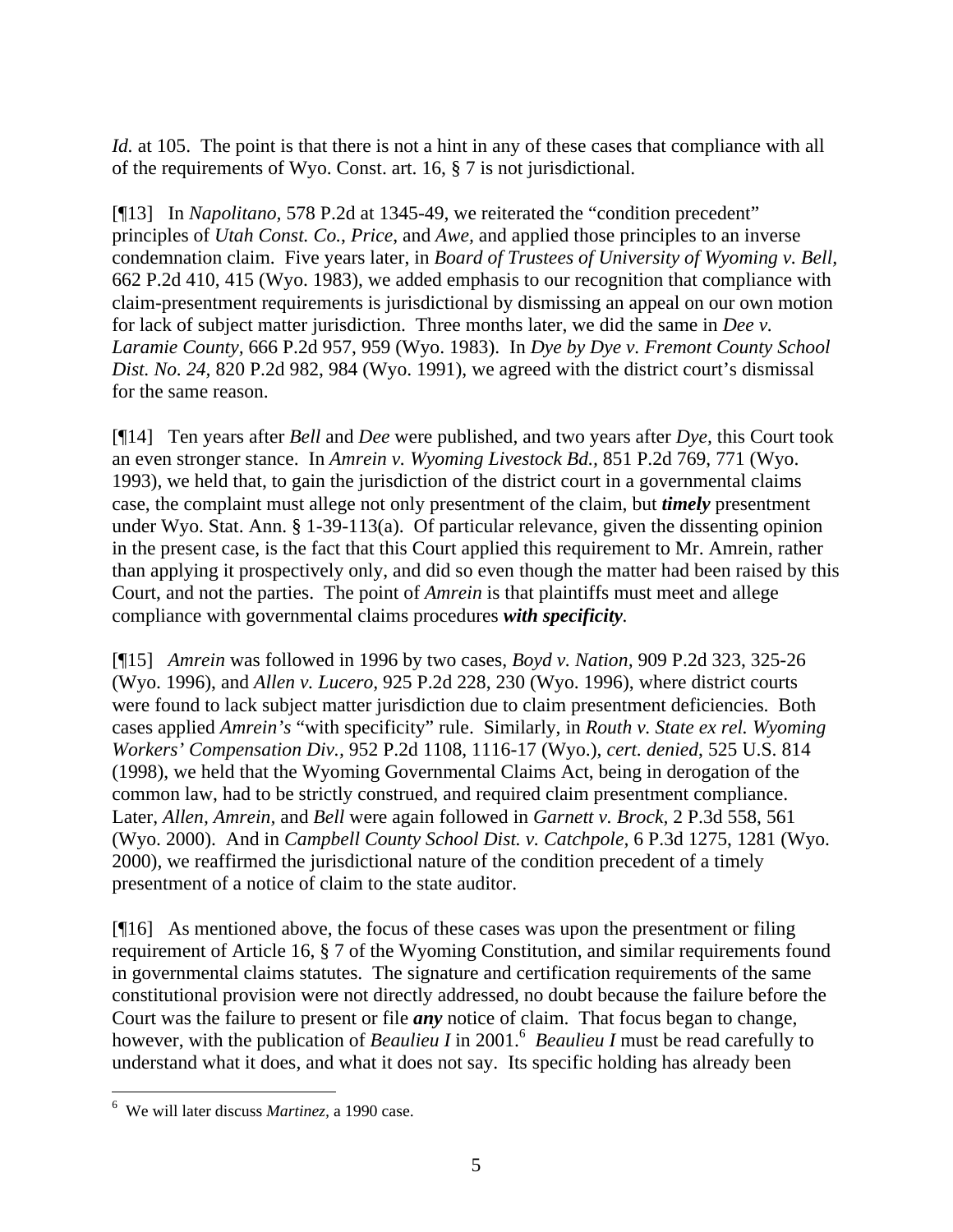quoted above; that is, to be valid, a governmental claim must be signed by the claimant and certified to under penalty of perjury. *Beaulieu I,* 2001 WY 33, ¶ 15, 20 P.3d at 527. Furthermore, "establishing for purposes of pleading the date of the claim *and its appropriate certification*" has "jurisdictional impact." *Id.* at ¶ 18, 20 P.3d at 527 (emphasis added). That is what *Beaulieu I* says. It does not say that the constitutional signature and certification requirements may be waived. Rather, *Beaulieu I* says that waiver, as recognized in *Martinez,*  is not before the court, because signature and certification deficiencies were raised below. *Beaulieu I* is not an endorsement of *Martinez.*

[¶17] The line of cases just described led up to *Beaulieu II. Beaulieu II* is the case characterized by the dissent as a "bombshell." In truth, *Beaulieu II* is entirely consistent with the jurisprudence reviewed above, from *Houtz* in 1902, through *Beaulieu I*, 99 years later. There is, however, one case "out of whack" with all the others. That case is *Martinez.* In 1990, this Court declared that the constitutional signature and certification requirements were non-jurisdictional and could be waived. *Martinez,* 791 P.2d at 958. There is nothing in the precedent of this Court to explain this aberrant decision. Perhaps, as we noted in *Beaulieu II,*  2004 WY 31, ¶ 13, 86 P.3d at 868, the decision is aberrant because the *Martinez* holding relied upon *In re Bear River Irr. Dist.,* 51 Wyo. 343, 65 P.2d 686 (1937), a case that had nothing whatever to do with governmental claims or Article 16, § 7 of the Wyoming Constitution. Yet it is the existence of *Martinez* that fuels the dissent in the present case.

[¶18] The dissent contends that the erroneous holding of *Martinez* should be applied to the instant case to save the appellant's invalid claim, because *Martinez* was not overruled until *Beaulieu II* in 2004. We decline to do so, for three reasons. First, as recited above, the appellant's notice of claim was presented to the appellee sixteen months *after* the publication of *Beaulieu I,* where we clearly announced that, to be valid, governmental claims had to be signed by the claimant and certified to under the penalty of perjury. There is no reason not to expect the appellant to have complied with the law. Equity simply does not demand that this Court step in to prevent the natural consequences of the appellant's own dereliction. In particular, there is nothing to suggest that the appellant was actually misled by the fact that *Martinez* existed.

[¶19] The second reason that we decline to validate the appellant's invalid claim via *Martinez* is that, even if the appellant had been aware of *Martinez*, which has not been shown, *Martinez* did not tell the appellant not to sign and certify his claim. Rather, *Martinez* merely held that such could be waived if not raised in the district court. Inasmuch as these requirements *were* raised in the district court, waiver is not even available to the appellant.

[¶20] Third, we decline to apply our holding herein prospectively only because, with the exception of *Martinez*, we have for decades considered compliance with Article 16, § 7 of the Wyoming Constitution and its implementing statutes to be jurisdictional, and subject matter jurisdiction cannot be waived. Even more importantly, subject matter jurisdiction can be neither created nor destroyed by judicial fiat. 21 C.J.S. *Courts* §§ 12, 18, 56, 64 (1990 & 2004 Cum. Supp.). What that means is that the erroneous holding of *Martinez* does not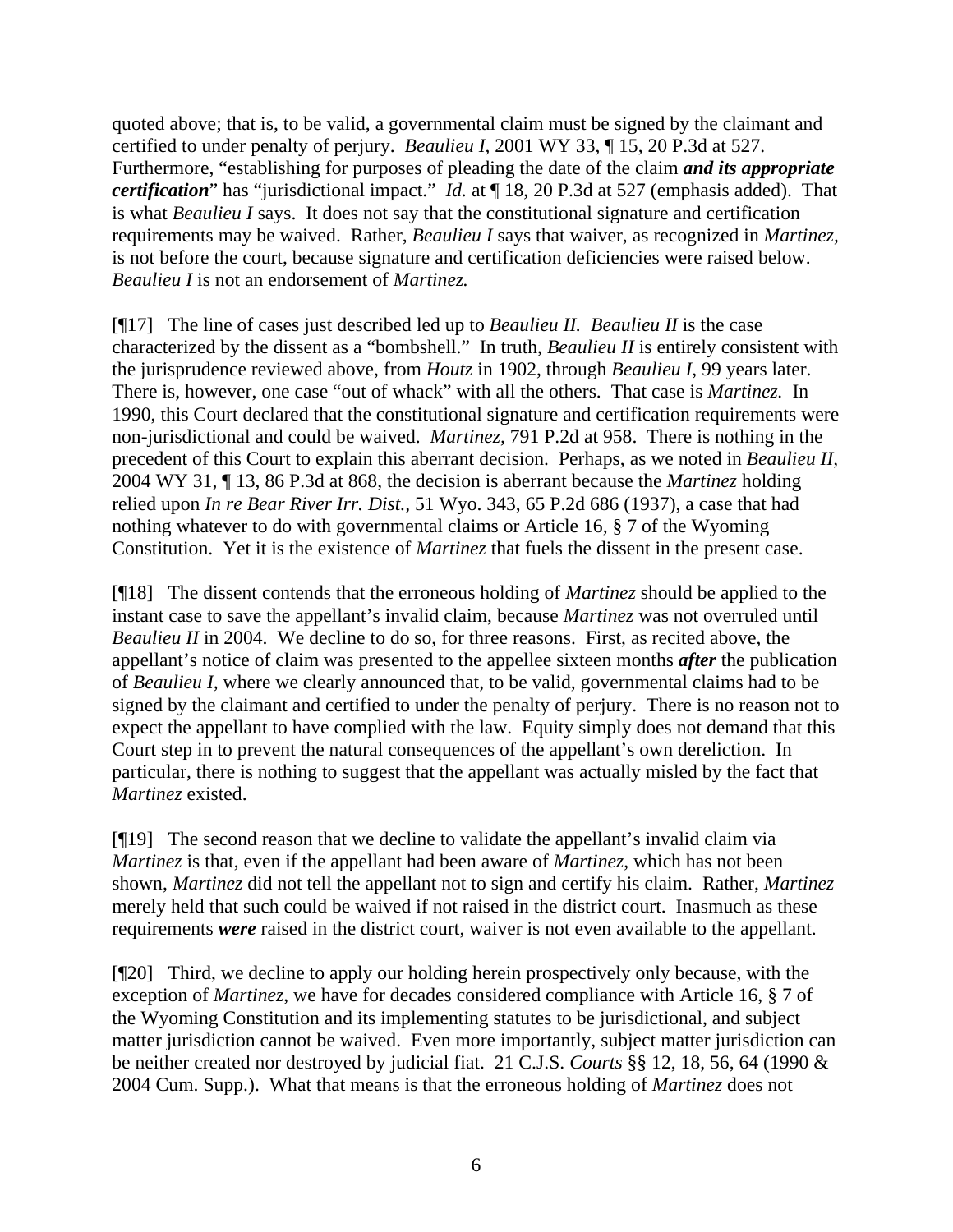allow the district courts to acquire jurisdiction that they do not have. *Id.* at § 90.[7](#page-7-0) *Martinez*  did not create jurisdiction where none existed. *Pickle v. Board of County Com'rs of County of Platte,* 764 P.2d 262, 264 (Wyo. 1988), is not a holding to the contrary. *Pickle* simply says that "the district courts have subject matter jurisdiction to hear claims filed under the [Wyoming Governmental Claims Act]." *Id*. We already know that from Wyo. Stat. Ann. § 1-39-117(a) (LexisNexis 2003).<sup>[8](#page-7-1)</sup> What we also already know is that a claim that does not meet the constitutional signature and certification requirements is not a valid claim under the act. *Beaulieu I,* 2001 WY 33, ¶ 17, 20 P.3d at 527; *see also Bell,* 2004 WY 153, ¶¶ 10-11, 101 P.3d at 468; *Yoak,* 2004 WY 32, ¶ 6, 86 P.3d at 874; and *Beaulieu II,* 2004 WY 31, ¶ 8, 86 P.3d at 866.

[¶21] Finally, if we are to concern ourselves with *stare decisis*, as we should, then we should refuse to deviate again from the law, as we did in *Martinez. Martinez,* not *Beaulieu II*, was the bombshell. Never before, or since, have we said that a governmental claim need not be in compliance with the constitution.<sup>[9](#page-7-2)</sup> We must be especially careful that the siren song of equity does not cause us to abandon the law in jurisdictional matters. Subject matter jurisdiction is determined in constitutional conventions and in legislative halls, not in courtrooms.

### *CONCLUSION*

[¶22] The appellant did not present to the appellee, during the mandatory two-year period of Wyo. Stat. Ann. § 1-39-113(a), a notice of claim signed by the claimant under penalty of perjury, as required by Article 16, § 7 of the Wyoming Constitution. The appellant's belated effort to cure that deficiency was ineffective because his cause of action ceased to exist when the statutory period expired. The presentment of a valid claim being jurisdictional, the district court was correct in determining that it lacked subject matter jurisdiction over the appellant's claim. Because this Court can have no better jurisdiction than did the district court, we dismiss this appeal. *Lankford v. City of Laramie,* 2004 WY 143, ¶ 23, 100 P.3d 1238, 1244 (Wyo. 2004); *Platte Development Co. v. State, Environmental Quality Council,* 

<span id="page-7-0"></span> $\overline{a}$  $<sup>7</sup>$  Here, we are concerned with erroneous decisions on questions of law. By way of example, a Wyoming state</sup> district court cannot acquire subject matter jurisdiction over a bankruptcy case simply by declaring that it has such jurisdiction. On the other hand, where the question is one of fact, the court may have jurisdiction over the general class of cases, but not over the particular case before it. The district courts have jurisdiction over the general class of cases brought as governmental claims under the Wyoming Governmental Claims Act, but they do not have jurisdiction over cases where the claim does not meet constitutional or statutory requirements. Otherwise, the district court could adjudicate cases in which the State has not consented to be sued. <sup>8</sup>

<span id="page-7-1"></span><sup>&</sup>lt;sup>8</sup> "Original and exclusive jurisdiction for any claim under this act shall be in the district courts of Wyoming." Wyo. Stat. Ann. § 1-39-117(a).

<span id="page-7-2"></span><sup>9</sup> In *Rissler & McMurry Co. v. Wyoming Highway Dept.,* 582 P.2d 583, 586-87 (Wyo. 1978), we allowed substantial compliance with, rather than strict adherence to, *statutory* claim presentation procedures. In the minds of the three concurring justices, equitable considerations prevailed where a claim was presented, but to the wrong authority. In dissent, however, the two remaining justices opined that lowering the standard for claim filing to substantial compliance did, in effect, judicially deprive the legislature of its right to determine how and when the State could be sued, and violated the doctrine of separation of powers. *Id.* at 590 (Thomas, J., dissented, with which Raper, J., joined).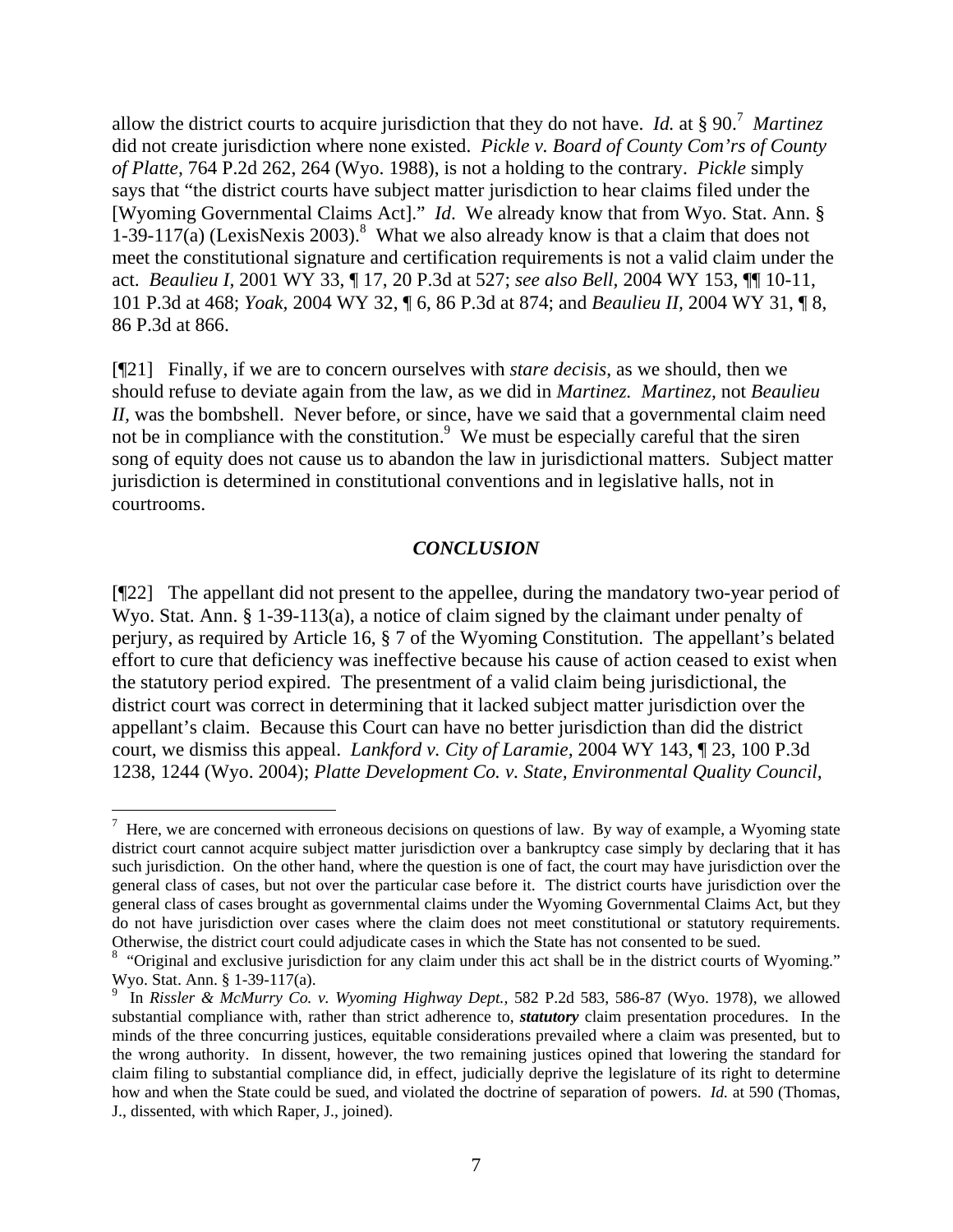966 P.2d 972, 974 (Wyo. 1998); *Sheridan Retirement Partners v. City of Sheridan,* 950 P.2d 554, 556-57 (Wyo. 1997).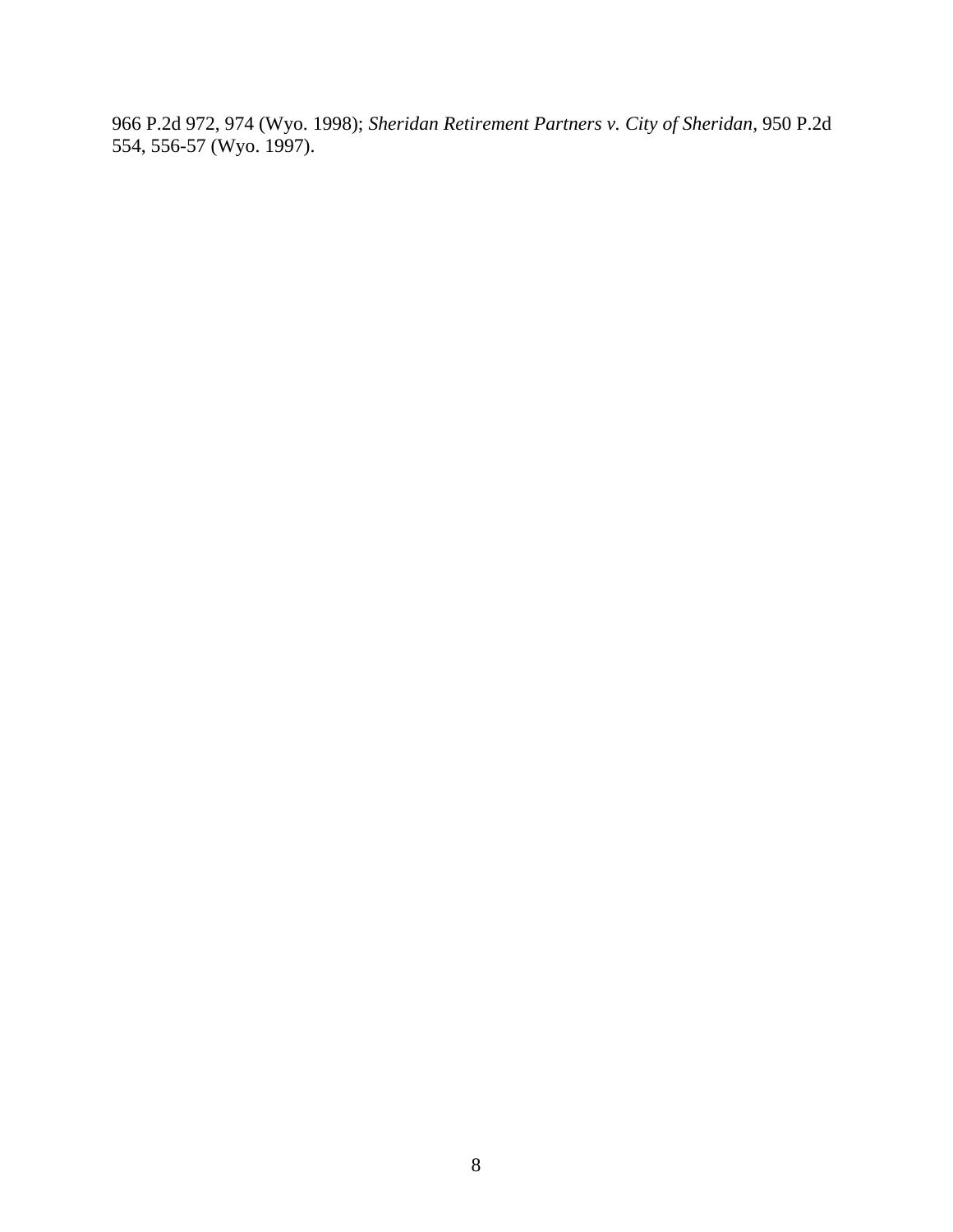**BURKE**, Justice, dissenting, with whom **KITE**, Justice, joins.

[¶23] In *Beaulieu II*, this Court held that failure to comply with the constitutional certification and execution requirements of Article 16, §7 of the Wyoming Constitution deprived the district court of subject matter jurisdiction. The majority rejects Mr. Wooster's contention that the holding in *Beaulieu II* should be applied prospectively only. Because I am convinced that the subject matter classification set forth in *Beaulieu II* should not be applied retrospectively, I respectfully dissent.

[¶24] This Court has on several occasions considered whether a change in law should operate retrospectively or prospectively. In *Nehring v. Russell,* 582 P.2d 67, 80 (Wyo. 1978), this Court declared Wyoming's guest statute unconstitutional and limited its holding to prospective application.

> Further, cognizant that the determination is ours to make, we conclude that in consideration of all the factors and any prior reliances involved, our holding should be applied prospectively only, i. e., to this action and all causes of action accruing after 30 days following the date of this decision. (citations omitted).

[¶25] We determined in *Ostwald v. State,* 538 P.2d 1298 (Wyo. 1975), that a prior decision of the Court declaring a criminal statute unconstitutional should be applied prospectively only.

> *Linkletter v. Walker*, 1965, 381 U.S. 618, 85 S.Ct. 1731, 14 L.Ed.2d 601, (footnote 10 omitted) brought to a climax and explained the entire field of retroactivity, bringing into focus the actuality and practicality of prospective rather than retroactive application, of court decisions declaring a fundamental phase of the criminal law unconstitutional, in any sphere. It laid to rest as out of tune with the times the concept of *Norton v. Shelby County*, supra. It settled most matters of controversy and concluded that, with respect to reaching a determination of whether a decision should be retrospective or prospective: there is no distinction drawn between civil and criminal litigation; a ruling may be prospective only and it may apply to the invalidity of statutes (footnote 11 omitted) as well as to the effect of a decision overturning long-established common law rules; the constitution neither prohibits nor requires retrospective effect and the federal Constitution has no voice upon the subject; and, the accepted rule today is that in appropriate cases in the interests of justice, a court may make its decision prospective.

*Id.* at 1302-1303.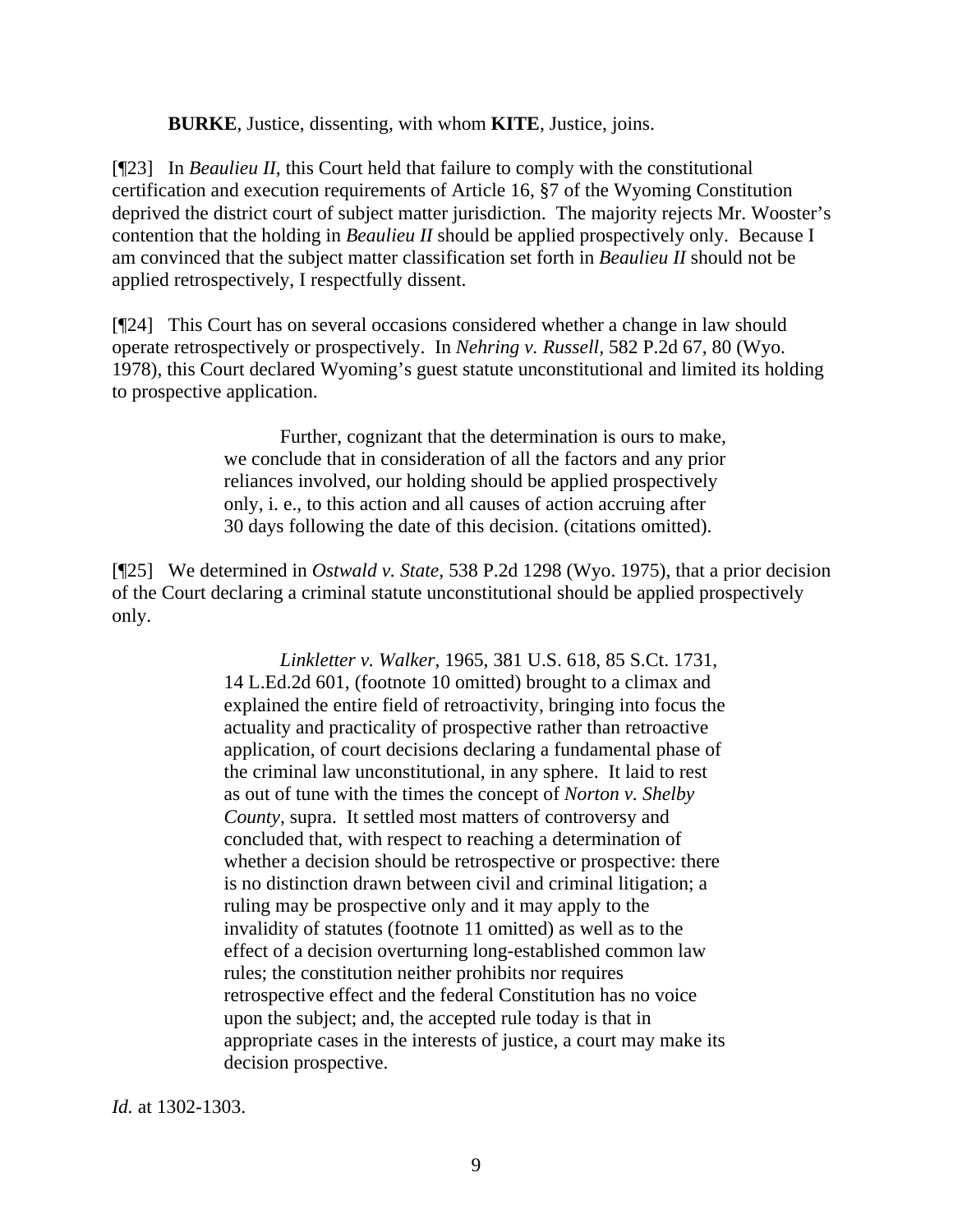[¶26] In *Oroz v. Board of County Commissioners of Carbon County,* 575 P.2d 1155, 1159 (Wyo. 1978), this Court prospectively applied its holding abolishing governmental immunity.

> The final question herein is the application of this decision. The court is fully cognizant that a long reliance has been placed upon the rule of immunity and that it will raise certain problems which must be considered and proper arrangements made. Based upon these considerations, the doctrine of governmental immunity as it is applied to counties and all other similar governmental subdivisions is abolished as to any and all claims arising on and after July 1, 1979.

[¶27] In *McClellan v. Tottenhoff,* 666 P.2d 408 (Wyo. 1983), this Court recognized a cause of action against liquor vendors in favor of persons injured by an intoxicated driver. Two years later, in *Adkins v. Sky Blue, Inc.,* 701 P.2d 549, 552 (Wyo. 1985), we held that such cause of action is limited to prospective application. In reaching its determination the Court noted:

> It has been repeatedly stated that where a decision might produce substantial inequitable results if applied retroactively, it is appropriate to avoid such hardship or injustice by providing for prospective operation only.

[¶28] In *Hanesworth v. Johnke,* 783 P.2d 173, 177 (Wyo. 1989)(emphasis in original)*,* we adopted a three part test for determination of prospective application.

> **First,** the decision to be applied nonretroactively must establish a new principle of law, either by overruling clear past precedent on which litigants may have relied, or by deciding an issue of first impression whose resolution was not clearly foreshadowed. **Second,** it has been stressed that "we must ... weigh the merits and demerits in each case by looking to the prior history of the rule in question, its purpose and effect, and whether retrospective operation will further or retard its operation." *Linkletter v. Walker*, [381 U.S. 618, 629, 85 S.Ct. 1731, 1737, 14 L.Ed.2d 601 (1965)]. **Finally,** we have weighed the inequity imposed by retroactive application, for "[w]here a decision of this Court could produce substantial inequitable results if applied retroactively, there is ample basis in our cases for avoiding the 'injustice or hardship' by a holding of nonretroactivity." *Cipriano v. City of Houma*, [395 U.S. 701, 706, 89 S.Ct. 1897, 1900, 23 L.Ed.2d 647 (1969)].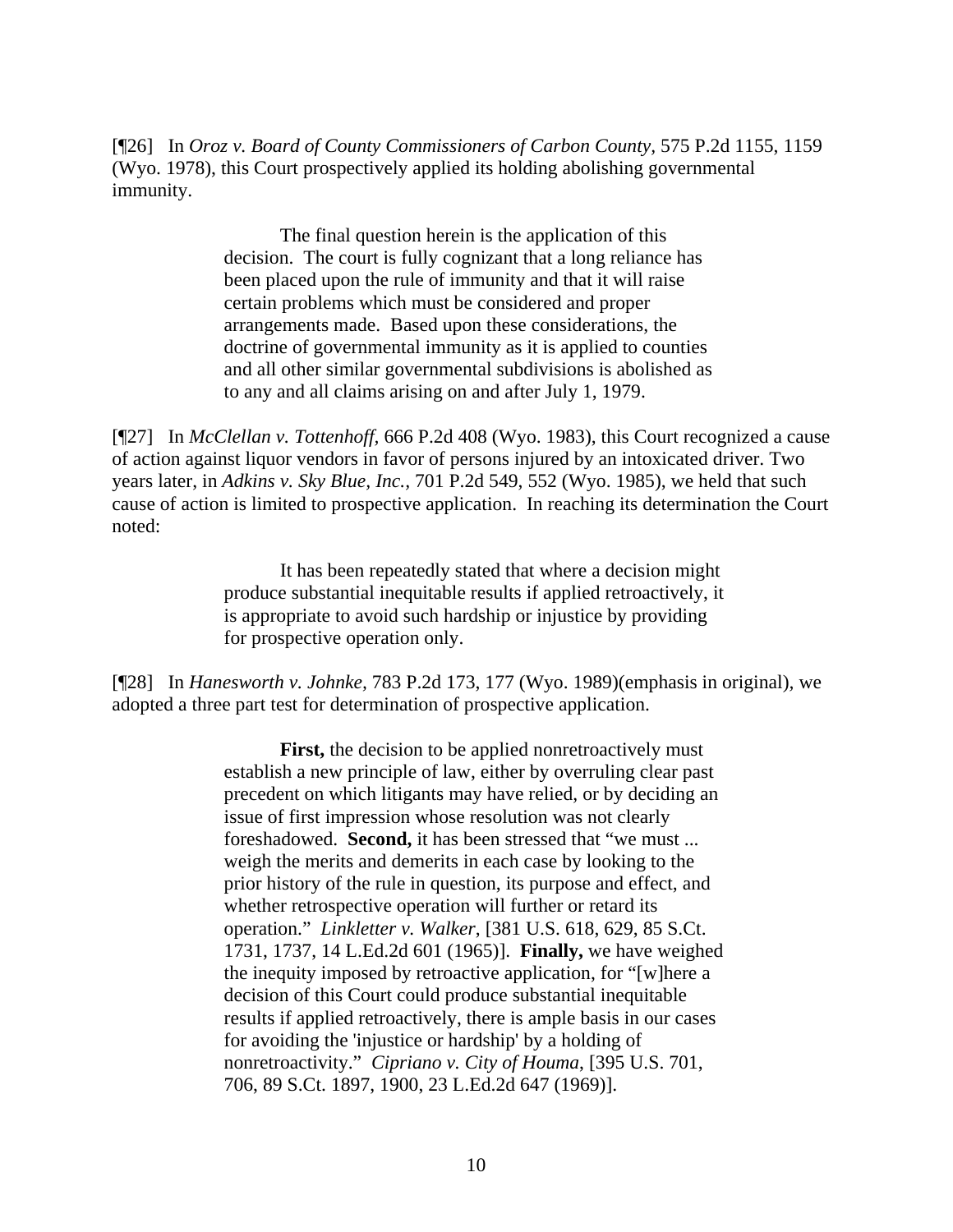We must apply these standards in order to determine if the "subject matter jurisdiction" holding of *Beaulieu II*, should be applied prospectively only.

[¶29] Initially, we must determine "if the new rule explicitly overruled a past precedent of this court." *Id. at 177* (quoting *Griffith v. Kentucky,* 479 U.S. 314, 325, 107 S.Ct. 708, 714, 93 L.Ed 2d 649 (1987)). According to the majority, ". . . the holding in *Beaulieu II* that a notice of claim must meet the requirements of Article 16, § 7 of the Wyoming Constitution is not applied prospectively only, because such has always been the law, as was stated in *Beaulieu I*, three years earlier." I disagree.

[¶30] I do not take issue with the concept that this Court has previously required compliance with the constitutional requirements of Article 16, § 7. I also concede that *Beaulieu I* reaffirmed the compliance requirement. My point of departure relates to the elevation of non-compliance with the execution and certification requirements of Article 16, §7 to the level of a subject matter jurisdiction defect.

[¶31] Prior to *Beaulieu II*, an execution defect that violated Article 16, § 7 was treated by this Court as "nothing more than a defect or an irregularity that is not jurisdictional." *Martinez v. City of Cheyenne,* 791 P.2d 949, 958 (Wyo. 1990). In *Martinez,* we rejected appellant's contention that a plaintiff's failure to certify a claim pursuant to Article 16, § 7 deprived the Court of subject matter jurisdiction.

> In the last issue asserted in its appeal, the State contends that the trial court did not have jurisdiction to proceed because Fleetwood failed to comply with Wyo. Const. art. 16, § 7. This constitutional provision requires, *inter alia*, that any claim against the State be "certified to under penalty of perjury." Wyo. Const. art. 16, § 7. Specifically, the State asserts that Mr. and Mrs. Martinez, acting on behalf of Fleetwood, failed to make the certification under penalty of perjury when they first presented their claim and that, since proper filing of a claim is a condition precedent to suit, their claim cannot be brought because it was not properly filed. *Wyoming State Highway Department v. Napolitano*, 578 P.2d 1342 (1978); *Awe v. University of Wyoming*, 534 P.2d 97 (1975); *Utah Construction Company v. State Highway Commission*, 45 Wyo. 403, 19 P.2d 951 (1933).

> This particular contention by the State is raised for the first time in this appeal. The point was never argued to the district court. The State agrees that this is true, but it contends that an omission of the correct certification results in a failure of subject matter jurisdiction, and the issue can be raised at any time in the proceeding. We do not agree with this contention. The failure to verify or certify as the constitution now reads is nothing more than a defect or an irregularity that is not jurisdictional. *In re*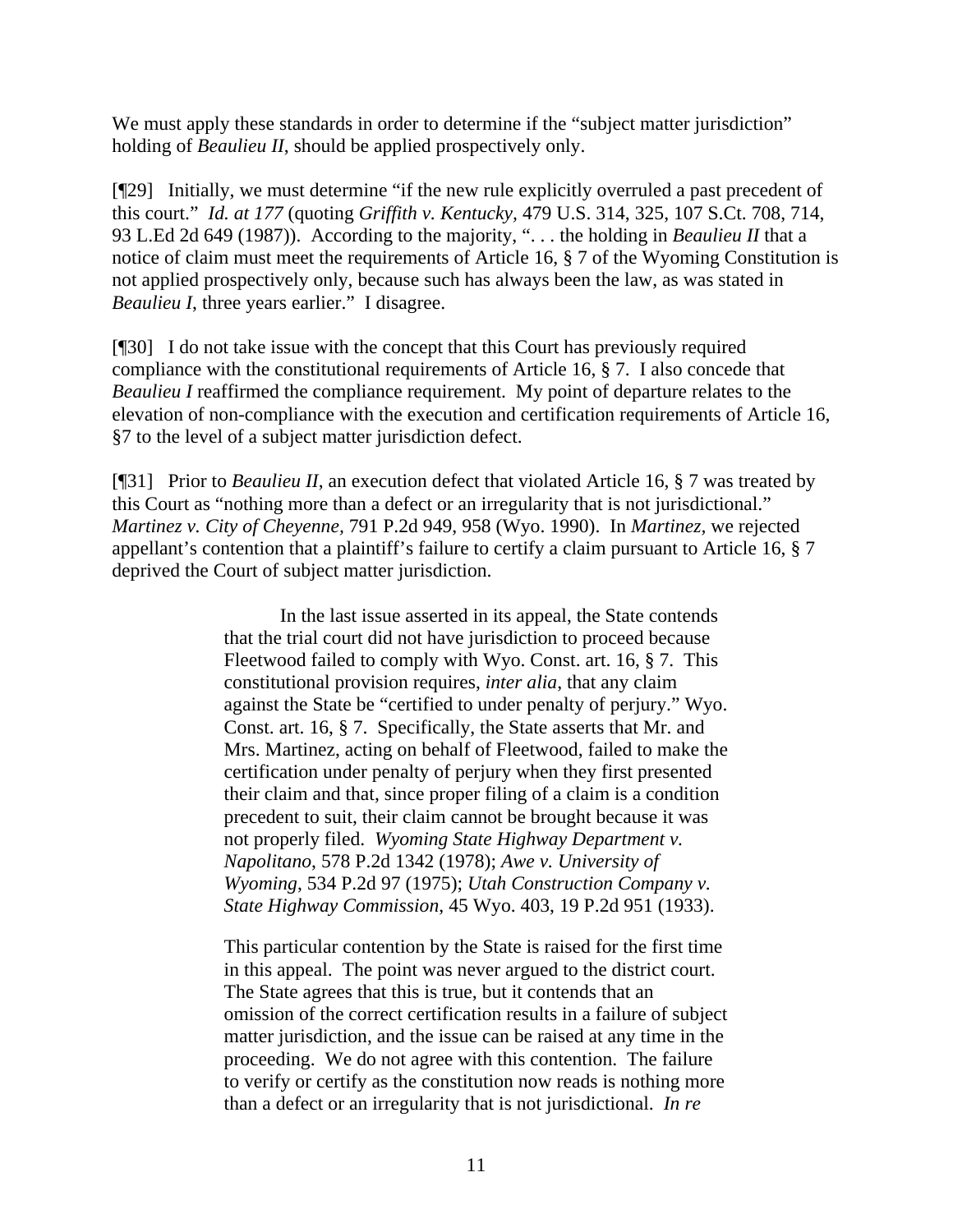*Bear River Irrigation District*, 51 Wyo. 343, 65 P.2d 686 (1937). The effect of that decision is that this alleged defect is not jurisdictional and, for that reason, the defense cannot be raised for the first time on appeal.

*Id.* at 958.

[¶32] In *Beaulieu I*, we reiterated the distinction, from a subject matter jurisdiction perspective, between the execution and certification requirements of Article 16, §7 and "filing" or "presentment" requirements.

> While the court has ruled that the execution requirements of art. 16, § 7 can be waived by failing to assert the issue in the trial court, it has not held that the requirement of filing or presenting the claim is subject to waiver. Instead, we have treated the allegation of the filing of a claim as jurisdictional.

*Beaulieu I,* ¶14. In *Beaulieu II,* this Court elevated compliance with the signature and certification requirements of Article 16, §7 to subject matter jurisdiction status. In doing so, it specifically overruled *Martinez.* 

> We have, in fact, previously stated [in *Martinez*] that the constitutional signature and certification requirements, unlike the statutory filing requirements, are not jurisdictional:

> > . . .

We now believe that Martinez was wrongly decided and that it must be overruled.

*Beaulieu II,* ¶13.

l

[¶33] The new subject matter jurisdiction status established in *Beaulieu II* is significant. The lack of subject matter jurisdiction is a fundamental defect which cannot be cured by waiver, consent of the parties or the passage of time. *Weller v. Weller,* 960 P.2d 493, 496 (Wyo. 1998). Subject matter jurisdiction can be challenged at any stage of the proceedings by a party or by the court. *Brunsvold v. State,* 864 P.2d 34, 36 (Wyo. 1993). A court that does not have subject matter jurisdiction ". . . lacks any authority to proceed and any decision, judgment or other order is, as a matter of law, utterly void and of no effect for any purpose. *Routh v. State Ex rel. Workers' Comp. Div.*, 952 P.2d 1[10](#page-12-0)8, 1114 (Wyo. 1998).<sup>10</sup>

<span id="page-12-0"></span> $10$  I do not concede that execution and certification compliance with Article 16,  $\S7$  implicates subject matter jurisdiction. We have previously held that district courts have subject matter jurisdiction to hear claims filed under the Wyoming Governmental Claims Act. *Pickle v. Board of County Com'rs of County of Platte,* 764 P.2d 262, 264 (Wyo. 1989). Because this case can be determined on the narrower issue of prospective application, such a discussion is not necessary at this time. However, the majority's declaration that "such has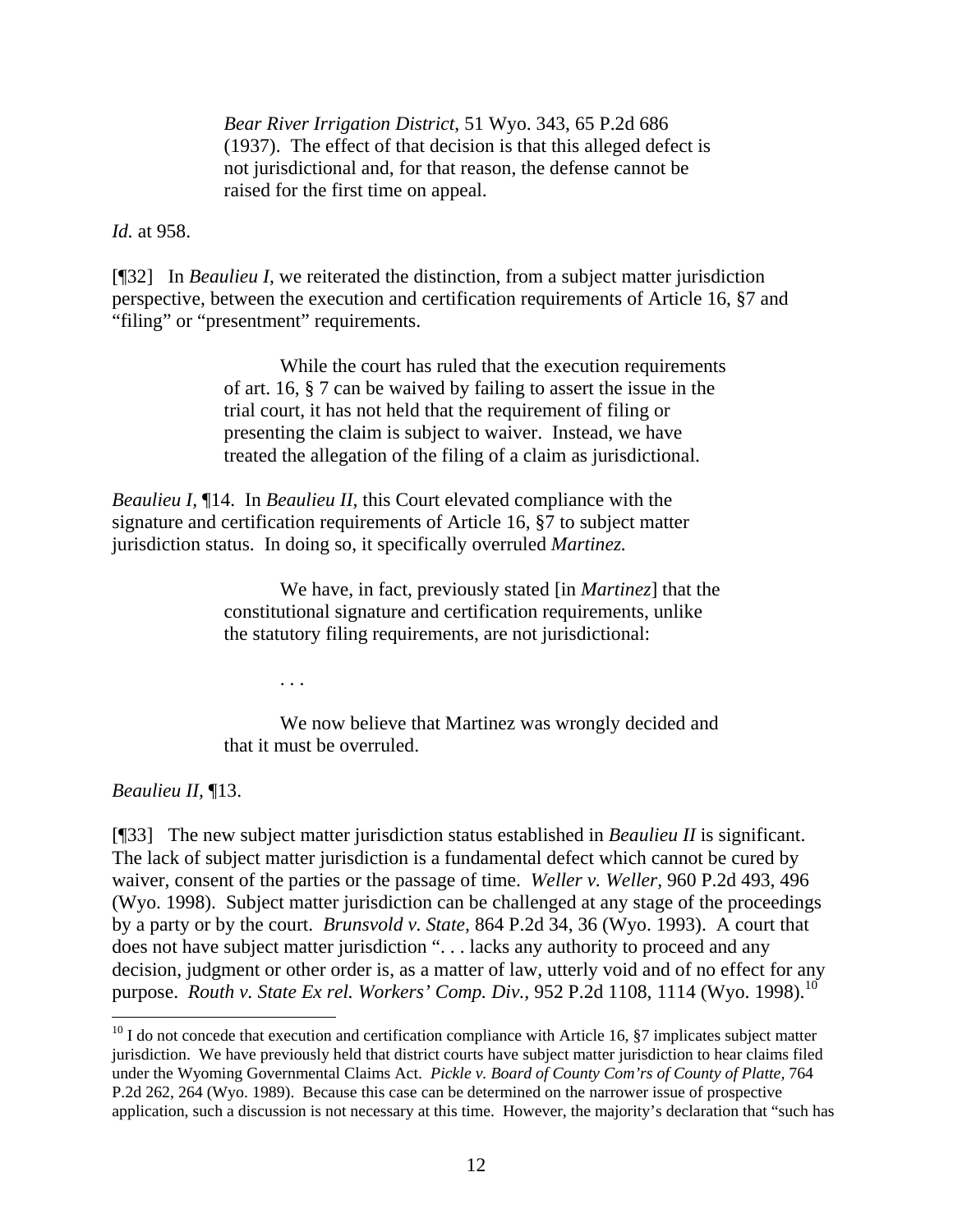[¶34] In summary, prior to *Beaulieu II,* signature and certification defects in the claim could be waived if not raised in a timely manner by the governmental entity. After *Beaulieu II,* such defect could not be waived. *Beaulieu II* explicitly overruled clear past precedent of this Court. It established a new principle of law*.*

[¶35] In order to satisfy the second prong of the *Hanesworth* test, we must determine if the purpose of the new rule would be satisfied by retroactive application. This second prong analysis is inextricably intertwined with the "hardship" and "injustice" criteria set forth in the third part of the *Hanesworth* test. In *Hanesworth,* we treated the issue as follows:

> The purpose of the actual notice requirement is to satisfy the due process requisite stated in *Tulsa Professional Collection Services, Inc.* and established in *Mullane v. Central Hanover Bank & Trust Co.*, 339 U.S. 306, 70 S.Ct. 652, 94 L.Ed. 865 (1950). While that purpose may be furthered by retroactive application of the *Tulsa Professional Collection Services, Inc.* decision, we conclude that the benefit of avoiding hardships created by retroactivity is an ample basis for nonretroactive application.

*Hanesworth,* 783 P.2d at 177.

[¶36] The stated purpose of requiring certification and execution compliance is taxpayer protection. *Beaulieu II,* ¶13. In governmental claim cases which come before this Court, the governmental entity has had the opportunity to contest the validity of the claim and assert all defenses which it might have to the claim. Taxpayers are protected. Even if it is assumed that the new subject matter jurisdiction classification created in *Beaulieu II* increases taxpayer protection, this Court should properly recognize, as it did in *Hanesworth,* ". . . that the benefit of avoiding hardships created by retroactivity is an ample basis for nonretroactive application." *Hanesworth,* 783 P.2d at 177.

[¶37] The third prong of the *Hanesworth* test requires an examination of the hardship or injustice generated by retroactive application. *Id.* The hardship and injustice to claimants by retroactive application is dramatically illustrated by the facts of this case.

[¶38] Mr. Wooster was allegedly injured in a motor vehicle collision caused by the negligence of appellee's employee. On November 4, 2002, Mr. Wooster filed his complaint. The answer was filed November 21, 2002. Appellee's answer failed to set forth any

always been the law" raises concerns. If *Beaulieu II* is not limited to prospective application and, if all actions of any court that does not have subject matter jurisdiction are "utterly void and of no effect for any purpose," are all governmental claim cases, including *Martinez*, now open to jurisdictional challenge for lack of compliance with Article 16, §7?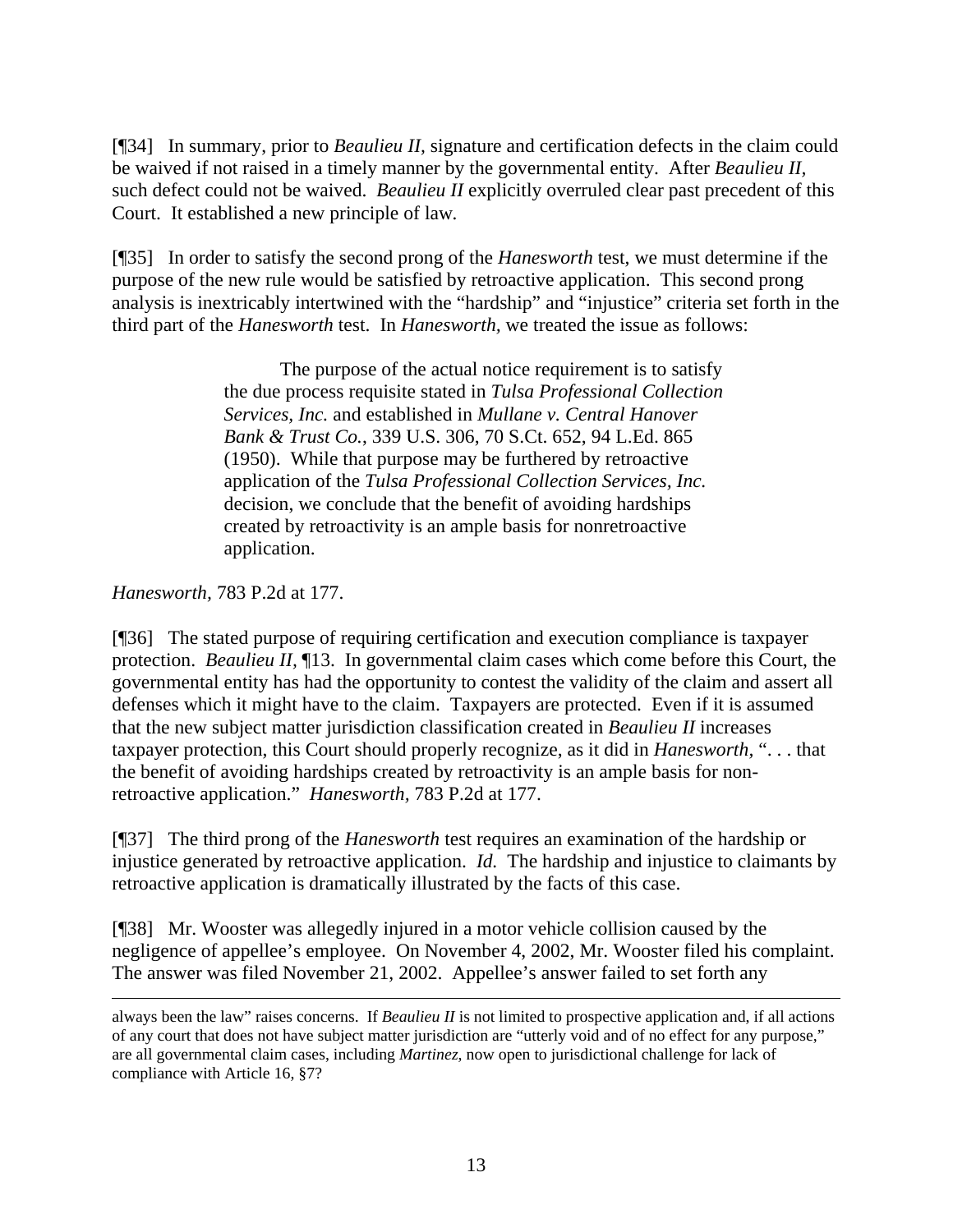allegation that Mr. Wooster had failed to comply with the governmental claims act or Article 16, §7 of the Wyoming Constitution. The case proceeded toward trial for the next year and a half. Trial was scheduled to commence May 10, 2004.

[¶39] On March 25, 2004, this Court dropped the *Beaulieu II* bombshell. The next day, appellee filed its motion for summary judgment asserting, for the first time, a claim of lack of subject matter jurisdiction for failure to meet the execution and certification requirements of Article 16, §7. Mr. Wooster immediately filed an amended claim in a futile effort to comply with Article 16, §7. The amended claim was filed too late to meet the time requirements of Wyo. Stat. Ann. §1-39-114.<sup>11</sup> The district court, noting that it had "some sympathy for the position Wooster finds himself in," granted the motion for summary judgment on the basis of a lack of subject matter jurisdiction.

[¶40] At the time appellee filed its answer, *Martinez* set forth the applicable law. Pursuant to *Martinez*, certification and execution defects in a claim could be waived. Appellee failed to challenge Mr. Wooster's compliance with the execution and certification requirements of Article 16, §7 until six weeks prior to trial and only after the time had expired for Mr. Wooster to correct errors in his claim. The majority, by failing to provide for prospective application of *Beaulieu II*, delivers a catastrophic blow to Mr. Wooster and a corresponding windfall to appellee. The result causes a "hardship" and "injustice" to Mr. Wooster and others similarly situated which satisfies the third prong of the *Hanesworth* test.

[¶41] The majority's justification for its decision is also troubling in a broader and more fundamental context. The majority refuses to limit *Beaulieu II* to prospective application because "such has always been the law." This assertion is difficult, if not impossible, to reconcile with the doctrine of *stare decisis*.

[¶42] The doctrine of *stare decisis* embodies a concept that serves as "the basis of Anglo-American common law." *Bornes ex. rel Gannon v.Voss*, 2003 WY 74, ¶24, 70 P.3d 262, ¶24 (Wyo. 2003). We have emphasized the importance of the doctrine. *Stare decisis* is:

> . . . the means by which we ensure that the law will not merely change erratically, but will develop in a principled and intelligible fashion. That doctrine permits society to presume that bedrock principles are founded in the law rather than in the proclivities of individuals, and thereby contributes to the integrity of our constitutional system of government, both in appearance and in fact.

*Id.,* ¶25. We have observed:

<span id="page-14-0"></span><sup>&</sup>lt;sup>11</sup> If Mr. Wooster's failure to comply with Article 16,  $\S7$  had been raised in the original answer, Mr. Wooster would have had several months to file an amended claim before his claim would have been time barred.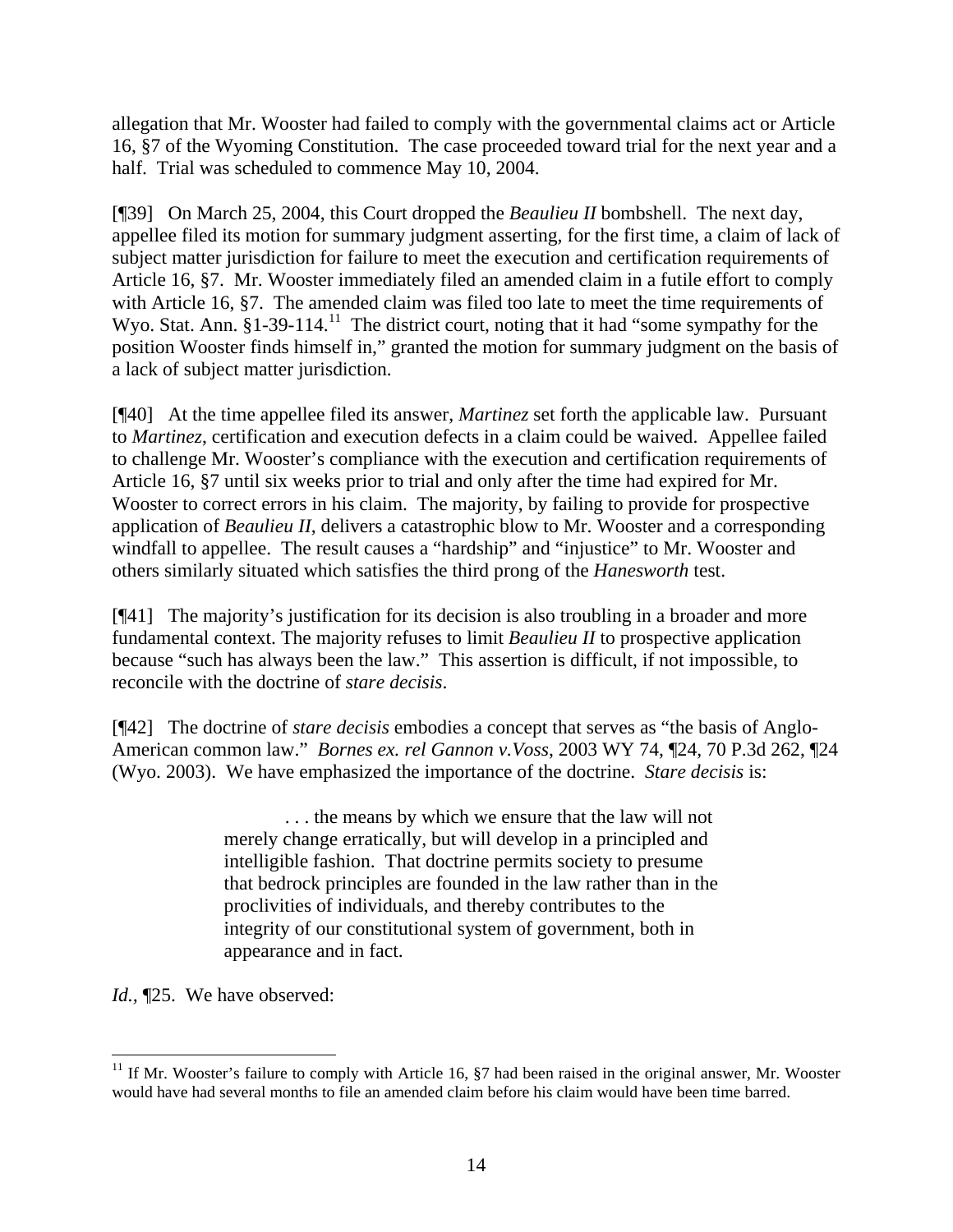. . . s*tare decisis* "furthers the ' "evenhanded, predictable, and consistent development of legal principles, fosters reliance on judicial decisions, and contributes to the actual and perceived integrity of the judicial process.""

*Id.* (quoting *Payne v. Tennessee*, 501 U.S. 808, 827, 111 S.Ct. 2597, 2609, 115 L.Ed.2d 720 (1991)).

[¶43] We have also recognized that *stare decisis* is not a law, but a policy and that we should depart from precedent when necessary "to vindicate plain, obvious principles of law and remedy continued injustice…" *Id.* However, such departure from prior precedent "should occur slowly, deliberately after much experience, and if possible so as not to affect vested rights." *Id.* at 272.

[¶44] In *Martinez*, this Court held that failure to comply with the execution and certification requirements of Article 16, §7 is not a subject matter jurisdiction defect. In *Beaulieu II*, decided 14 years later, we declared that lack of compliance with the execution and certification requirements is a subject matter jurisdiction defect. This holding of *Beaulieu II* is a departure from prior precedent. It did not occur "slowly, deliberately after much experience." It significantly affected Mr. Wooster and others similarly situated.

[¶45] Our past precedent also includes that body of case law epitomized by *Hanesworth* which allows prospective application of new rules of law in appropriate cases. Proper application of the *Hanesworth* principles nurtures *stare decisis* because it allows development in the common law as occurred in *Beaulieu II* without negatively impacting those affected by *Martinez*.

[¶46] The common thread running through our decisions involving issues of prospective application is evaluation of the potential inequities resulting from retroactive application of the new rule of law.[12](#page-15-0) Summary judgment undoubtedly resulted in hardship and injustice to Mr. Wooster. He was deprived of the opportunity to have his claim determined on the merits by the unfortunate timing of the *Beaulieu II* decision. Retrospective application will cause similar problems for other claimants in Mr. Wooster's position. Such harsh results can, and should, be avoided by limiting *Beaulieu II* to prospective application.

 $\overline{a}$ 

<span id="page-15-0"></span><sup>12</sup> Appellee relies upon *GID v. Wyoming State Bd. of Control,* 926 P.2d 943 (Wyo. 1996), in support of its position that *Beaulieu II* should be applied retrospectively. Such reliance is misplaced. In *GID*, this Court reasserted its position that the appropriateness of prospective application ". . . depends on whether a substantial injustice would otherwise occur." *Id*. at 949 (quoting *Hofeldt v. Eyre,* 849 P.2d 1295, 1298 (Wyo. 1993) (Cardine,J.,specially concurring)). The Court in *GID* rejected prospective application because GID ". . . failed to explain to our satisfaction how a substantial injustice would befall it when it had notice that its supplemental right might be subject to abandonment for at least a year after our *Hofeldt* decision and yet, it took no preventive measures to ensure the safety of its water right."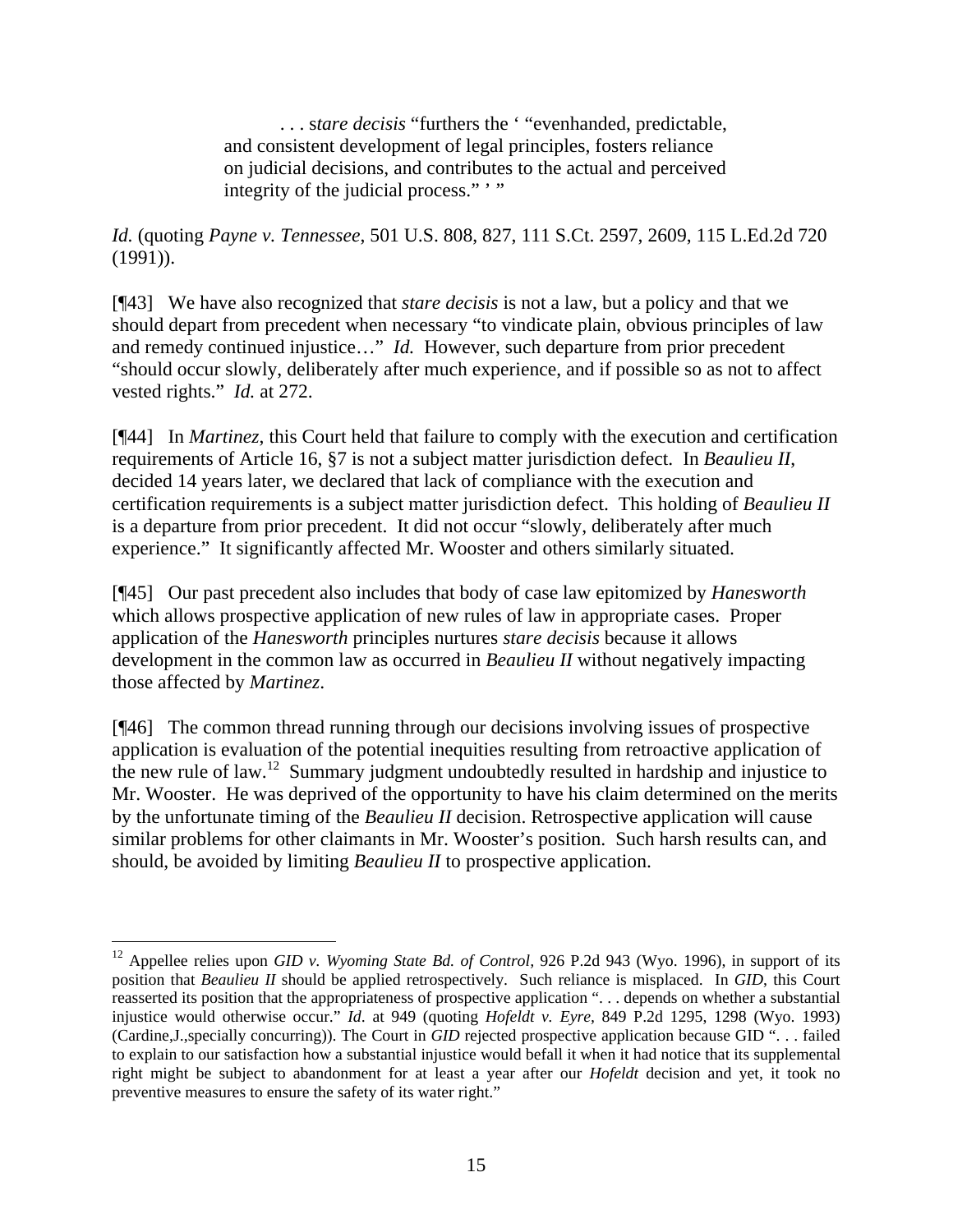[¶47] Prospective application will not prejudice any governmental entity which, pursuant to the *Martinez* requirements, timely raised the issue of claimant's failure to comply with Article 16, §7. If a governmental entity has timely asserted lack of compliance, the governmental entity should prevail if plaintiff's claim fails to satisfy the requirements of Article 16,  $\S7$ .<sup>13</sup> If the governmental entity has failed to timely raise the compliance issue, the claim will be determined on the merits. A determination on the merits will provide protection to the taxpayers of this state by insuring that the claim is valid.

[¶48] Two other issues deserve comment. The majority notes that Mr. Wooster's claim was presented to appellee 16 months after publication of *Beaulieu I.* It is difficult to understand the relevancy of that factor in determining whether *Beaulieu II* should be limited to prospective application. As previously indicated, *Beaulieu I* did not hold that a certification defect was jurisdictional. More significantly, such reasoning ignores the reality that retroactive application of *Beaulieu II* will also negatively impact claims which predate *Beaulieu I.* At least three such cases are pending before the Court.

[¶49] The majority also relies upon the fact that appellee eventually raised the issue of compliance at the district court level to support its holding. Merely raising the defense is not sufficient. The defense must be asserted in a timely fashion. Prejudice to the opposing party is a factor that must be weighed in determining whether the defense was timely. "The controlling consideration is whether the adverse party is prejudiced by the moving party's delay in raising the defense." *Pickel* at 264. Reversal of summary judgment would allow the district court to determine if appellee's late assertion of the defense unduly prejudiced Mr. Wooster.

[¶50] In conclusion, this Court in *Beaulieu II* created a new rule of law by overruling *Martinez* and elevating compliance with the certification and execution requirements of Article 16, §7 to subject matter jurisdiction status. Retroactive application of *Beaulieu II* is devastating to Mr. Wooster and similarly situated claimants. We have consistently rejected retroactive application of a new rule of law where such application will produce substantial inequitable results. This is such a case. The concurring opinion in *Giles v. State*, 96 P.3d 1027, 1046 (Wyo.2004) states: "[T]he doctrine of *stare decisis* demands respect. But the underlying principle of our system of justice is justice." If *Beaulieu II* is limited to prospective application we maintain consistency with the doctrine of *stare decisis* and eliminate any injustice caused by overruling *Martinez*.

l

<span id="page-16-0"></span><sup>13</sup> See e.g. *York v. Ide*, 2004 WY 32, 86 P.3d 872 (Wyo. 2004) and *Bell v. Schell,* 2004 WY 53, 101 P.3d 465 (Wyo. 2004). Both cases were decided by this Court after *Beaulieu II.* In neither case was the Court required to address the issue of prospective application. Had the Court been required to address the issue it would not have resulted in a different outcome. In both cases, the governmental entity timely raised lack of compliance with Article 16, §7 in their responsive pleading. The governmental entity would have prevailed because of plaintiffs' noncompliance regardless of whether the law of *Martinez* or *Beaulieu II* was applied. In *Beaulieu I* lack of compliance with the execution and certification requirement of Article 16, §7 was raised by Beaulieu. Upon remand, the governmental entity timely raised lack of compliance with Article 16, §7 regarding the second claim filed by Beaulieu*.* The result in *Beaulieu II* would have been the same for Beaulieu even if the execution and certification defect was not determined to be of subject matter jurisdiction magnitude.